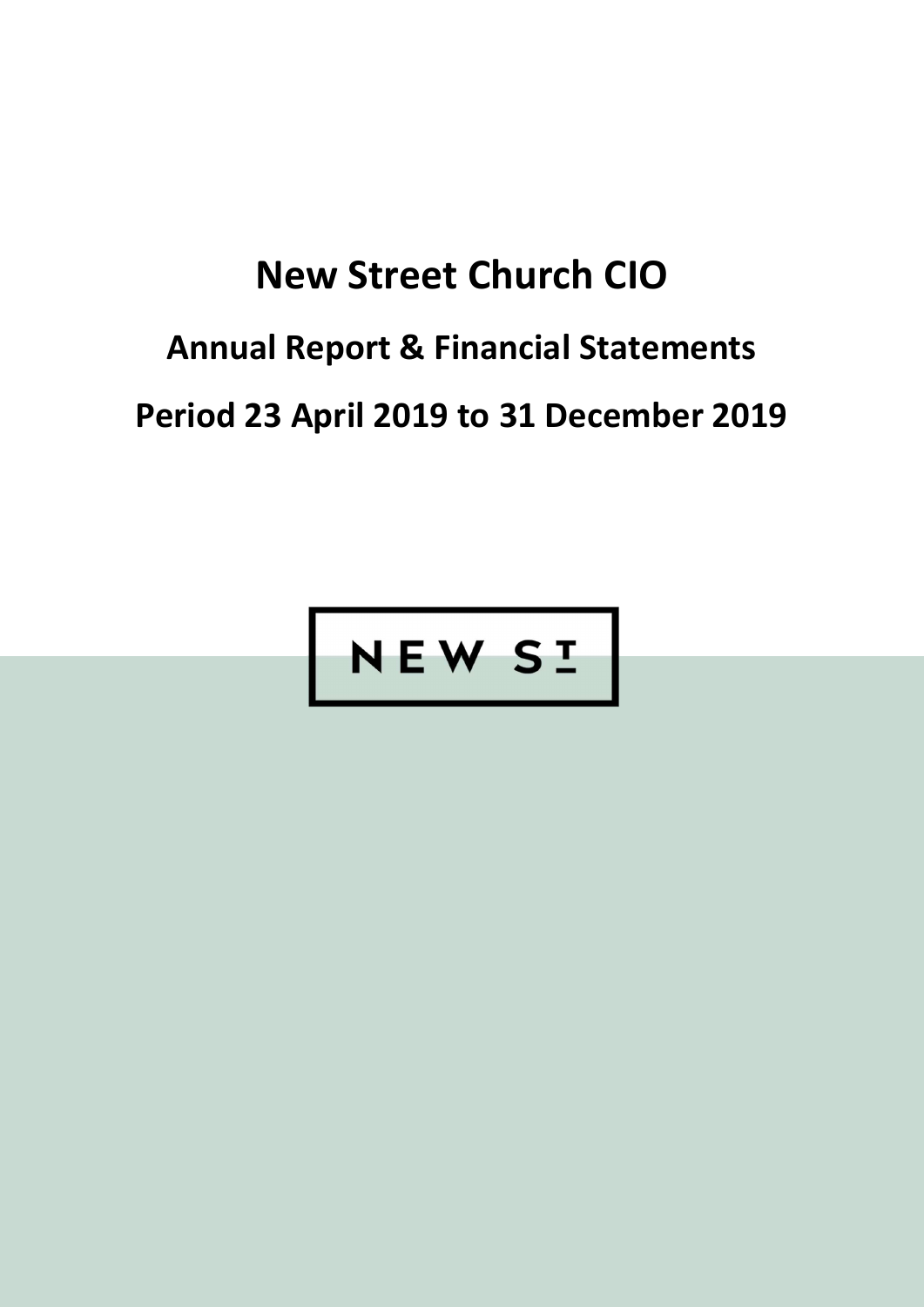### Reference and administrative details

Charity name: New Street Church CIO

Principal address: 5 St Nazaire Close Falmouth TR11 5FP

Registered charity number: 1183065

Trustees serving in the period:

| Ex-officio | Resigned 13 November 2019 |
|------------|---------------------------|
| Ex-officio | Resigned 23 October 2019  |
| Ex-officio |                           |
|            |                           |
| Ex-officio |                           |
| Ex-officio |                           |
|            |                           |

### Objectives and activities

The objectives of New Street Church CIO are the advancement of religion in accordance with the rites and ceremonies of the Church of England for the public benefit within (but not limited to) the Diocese of Truro, by (but not limited to):

- establishing a new worshipping community to be known as "New Street Church";
- **•** furthering the objectives of the Mission Initiative;
- facilitating relationships in ministry and mission between the parishes of the Deanery.

The Mission Initiative is Transforming Mission (Falmouth), established under a Bishop's Mission Order made by the Bishop of St Germans and commencing on 14 March 2019. Under this order, the organisation, governance, finance and management of the Mission Initiative is undertaken in accordance with the Constitution and any other policies or procedures agreed by the trustees of the CIO from time to time.

Activities in the period were mainly involved with seeking to create a thriving church community known as New Street Church that attracts and supports all ages including families and the student generation and has at its heart a desire to spill out of its own walls to proclaim good news, serve its community, to resource and bless other churches and to be the catalyst for growth in discipleship, evangelism and community-building.

### Structure, governance and management

New Street Church CIO is established as a Charitable Incorporated Organisation with a constitution setting out its objects, powers and administrative rules.

There are five ex-offico trustees: The Senior Minister, New Street Church Team Leader of the Mission Initiative Worship Minister, New Street Church Student and Youth Leader Children and Families Leader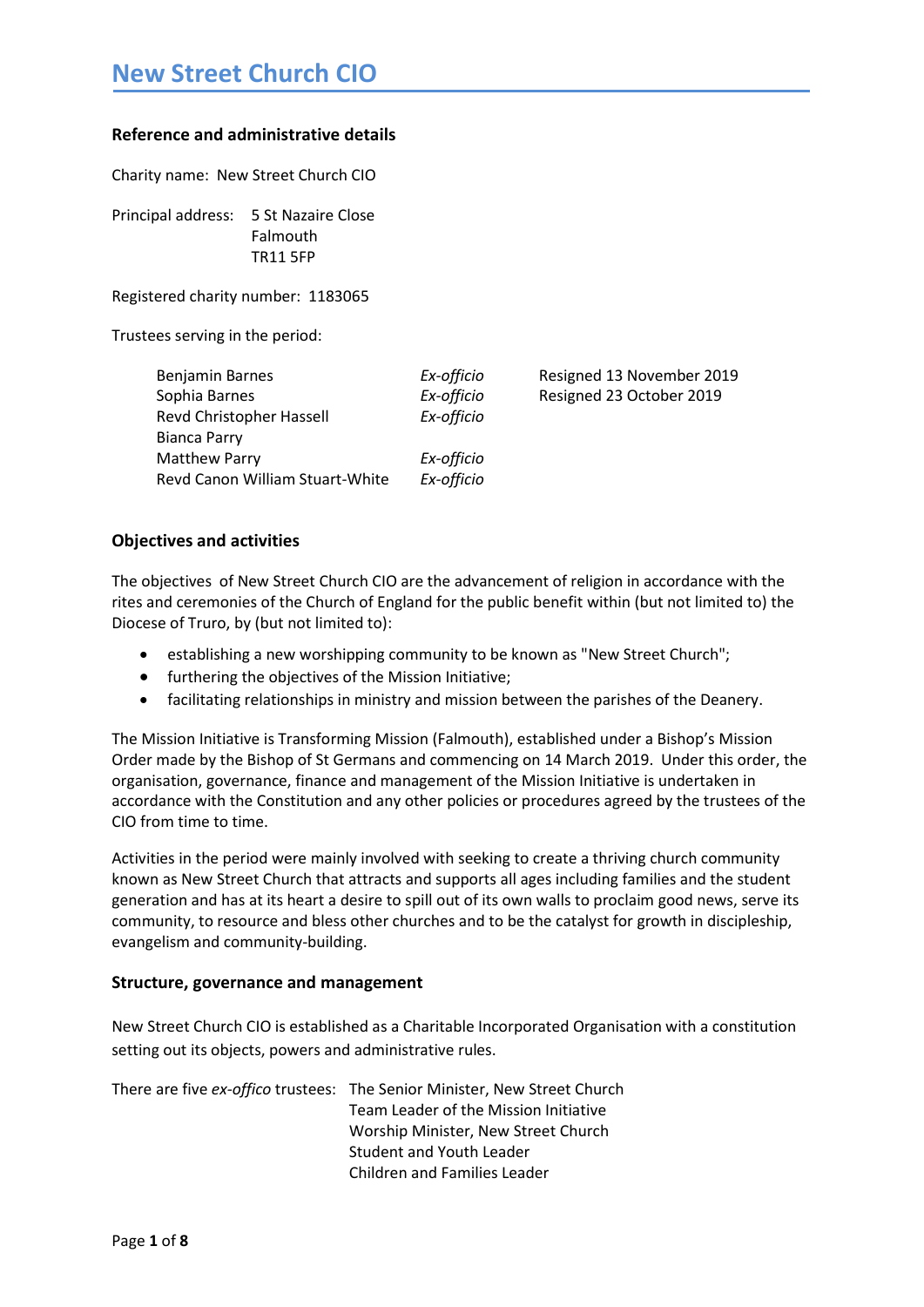In addition there is one further trustee in post who was named as a first trustee in the constitution. The trustees may co-opt a further six trustees, making a maximum of 12 trustees in total. The number of trustees must not fall below five. If it does, the trustees may not exercise any of their powers except to co-opt trustees.

Co-opted trustees serve for a period of three years, after which they are eligible to be re-appointed for a further two terms of three years.

The charity trustees may from time to time make such reasonable and proper rules or byelaws as they may deem necessary or expedient for the proper conduct and management of the CIO.

### Achievements and performance

2019 was a tumultuous year for New Street Church. The opening service of the new congregation (after an initial and successful Carol service in December) was held in the King Charles Theatre, New Street on Sunday January 13th at 4.00pm. Over the first few months a core group of Transforming Mission staff members and founder members were joined by many visitors from near and far to ensure congregations of up to 50 or so in the Hall. Worship was led by Matt Parry and band and Revd Chris Hassell took the lead in preaching. Children's and Youth ministry was provided as and when possible led by Ben and Sophia Barnes and a rota of volunteers.

We are very grateful to King Charles the Martyr Church for their generous hospitality in allowing the use of the Theatre and Hall for New Street services and it proved an ideal venue to develop a distinctive pattern and style of worship and ministry. However, it had been envisaged from the beginning that the new congregation would find a permanent home in All Saints Church, Killigrew Street and this move took place over August in order to be up and running for the start of the new student year in September. Despite the relocation, the New Street name and brand was retained and advertised boldly from the walls of All Saints. The flexibility of the interior of All Saints, with its comfortable chairs and welcoming hospitality area made it an ideal space both for contemporary worship, enhanced by the atmospheric lighting and the first-class AV painstakingly set up and taken down for every occasion, and for social gathering. Numbers at worship fluctuated but remained consistently encouraging. Hospitality was provided on a generous scale by a team of volunteers, including four weeks of meals to enable new students to mingle with and get to know families and other congregation members. Excellent student engagement was also made through a Safe Space programme in Huddle over Freshers' week and through Ben's involvement in the Uni Chaplaincy.

"Skol Goth", the old school adjacent to the Church, was kindly made available by Tarquin Andrewartha of Tarq's Ark, and made an excellent home for the children and young people's ministry. Two interns, Sam Williams through the Diocesan Way2 Scheme and Zian Mackay were recruited and made differing but significant contributions to the church, as well as being given a variety of ministry opportunities in different settings.

Behind the scenes an informal Leadership Team was formed, comprising the staff members and a number of the core congregation, but all the while tensions within the staff team were growing, which culminated in the resignations of the Student and Youth Leader, the Children and Families Leader and the Pioneer Minister. This was a sad and testing time for all concerned, but had the effect of consolidating the core congregation and accelerating the growth and effectiveness of the Leadership Team, steered as a temporary measure by Bill Stuart-White, the TM Team Leader.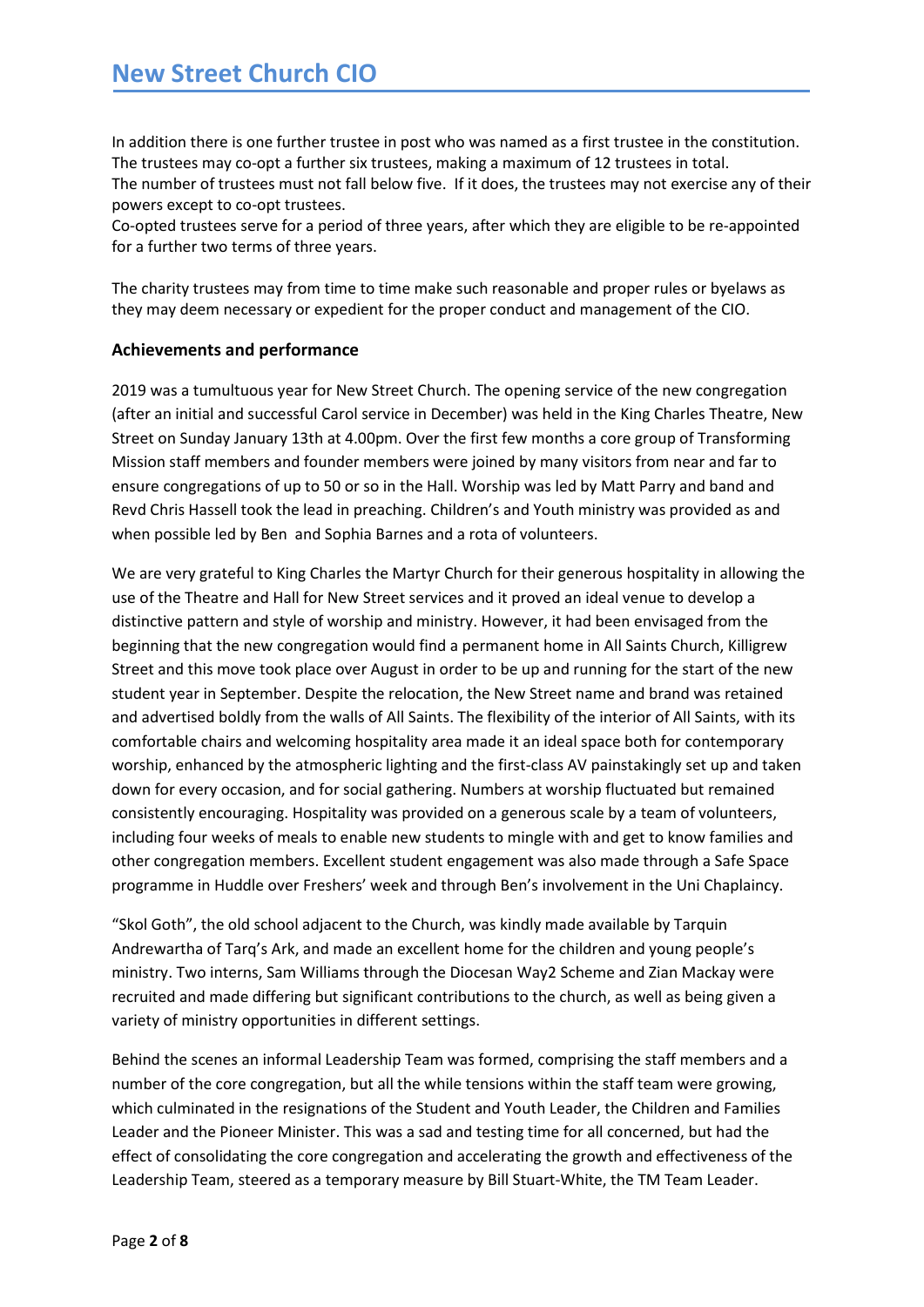Small groups were formed as well as Ministry Teams to lead the areas of Worship, Mission and Prayer and Pastoral, backed up by a willing and able Support Team, getting to grips with admin and finance. During the gap between Chris Hassell leaving and the appointment of the new Lead Minister, we have been hugely grateful for the "loan" of the Revd Ben Morgan Lundie, Curate of Budock Church, who has complemented the existing leadership with a much-needed skill set and boundless enthusiasm. As well as taking an effective "upfront" lead, Ben also acted as caretakerleader of the staff team.

Perhaps the most significant distinctive of New Street Church so far has been the band-led sung worship, led and coordinated by Matt Parry, who gathered a wonderfully talented and deeply committed band of musicians to lead Sunday worship, developing an extensive repertoire of contemporary worship songs. Matt also led and coordinated "Huddle Worship" every Wednesday at 9am and organised a number of one-off worship events and concerts. Matt's musical leadership and his pastoral care have proved a great blessing to many. During 2019 also, Bianca Parry, foundermanager of Huddle Café, moved on from that role to lead marketing and communications for Huddle and for New Street on a part-time basis. Bianca's contribution in her roles and as a friend and support to many cannot be overestimated.

The demands of starting a new church have sometimes caused too much energy to be focused inwards on team and congregational concerns, but attention has also been given to mission and social concern as well as evangelism. The latter was focused on joint outreach with other churches in mission weeks to Falmouth, the former on a link formed with Life Support Charity in Zambia and initial moves to support ministries involved with modern slavery.

2019 ended in encouraging fashion with an excellent and well-attended Carol Service and good collaboration with All Saints in a "Crib and Christingle" and Christmas Day Communion. The staff and congregation ended the year tired, but in good heart and looking forward both to the appointment of new team members and a Lead Minister and to whatever else 2020 might have in store….!

The massive impact of the Covid-19 pandemic, "lockdown" and subsequent restrictions have meant that Church, along with the rest of society, has been navigating uncharted waters for many months now and the delay of the Annual Meeting means that this report on 2019 is being prepared in August 2020. The events of this year and its move to online and virtual church will be reflected on more thoroughly with the benefit of hindsight, but we are now blessed at New Street Church and in TM Falmouth with a rebuilt team under the leadership of the Revd Sophie Chatten. There will be plenty of challenges ahead as we seek to grow Church in a hugely changed landscape, but we will do so with confidence in the God who has been with us through the storms and having learned to lean on Him and to encourage one another through the most disturbing of times.

We are deeply grateful to all who have stuck with us and have given so much of themselves and their talents, to those whose funding has given us the security to continue over a sometimes bumpy journey, to Kayode, Julian and the powers-that-be in TM Cornwall and the Diocese of Truro, and not least to our friends and "hosts" at All Saints Church, whose generosity, tolerance and willingness to accommodate this unfamiliar manifestation of Church in their midst has made this venture possible.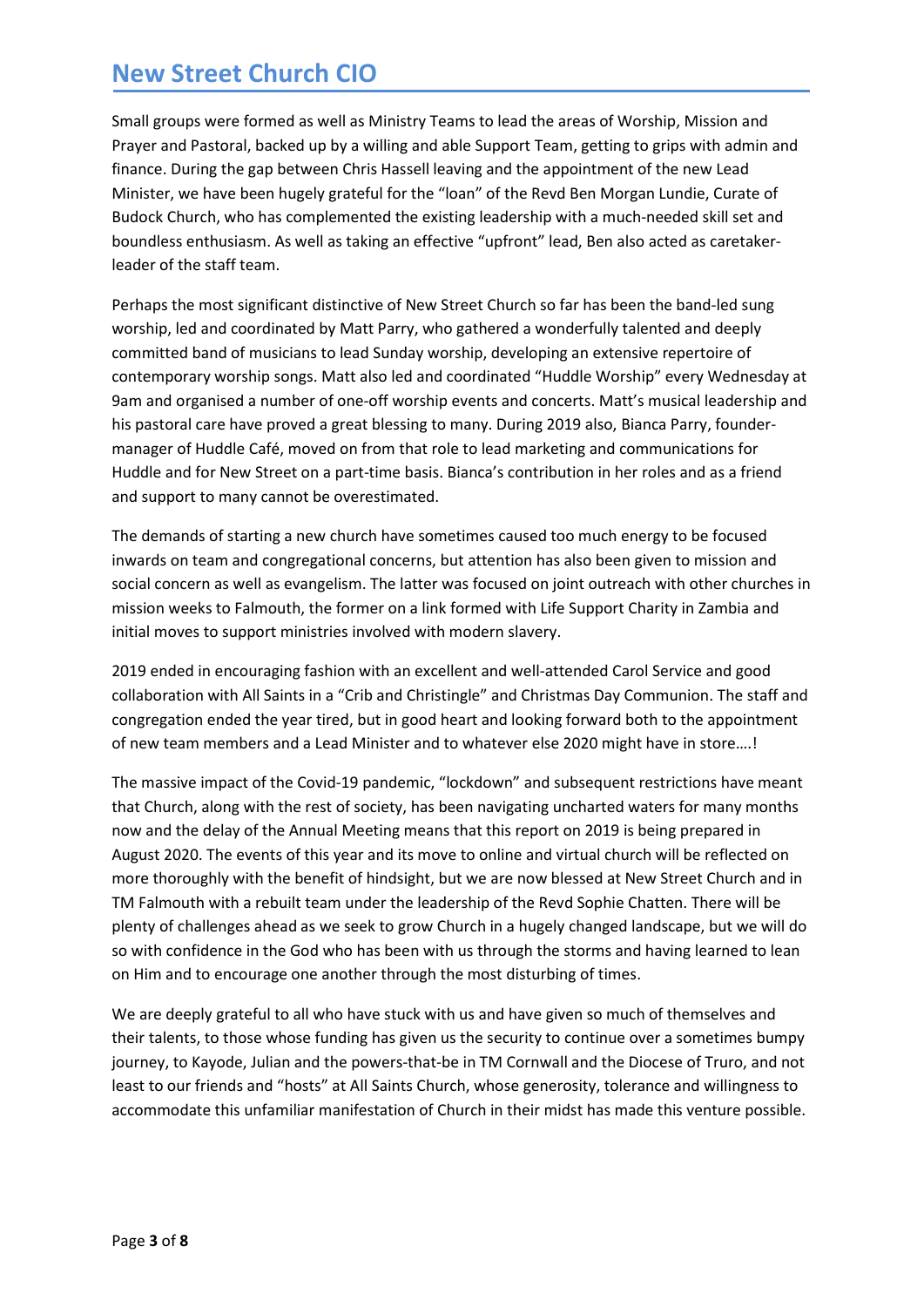At the formation of New Street Church, we adopted the strapline "Revealing Jesus, Restoring Lives, Renewing Church". This is still our calling within whatever context we are led to pursue it, may we continue to do so prayerfully, joyfully and faithfully.

### Financial review

The Bishop's Mission Order provides that during the period between the issuing of the Order and the registration of New Street Church CIO, the funds of the Mission Initiative shall be held, and payments shall be made and received on its behalf by the Truro Diocesan Board of Finance within a restricted account established solely for the purposes of the Mission Initiative. In practice, this temporary arrangement has persisted throughout the accounting period as a result of an absence of accounting resource which could have managed the finances for New Street Church CIO. Consequently, the majority of transactions relating to the Mission Initiative remain in the books of the Truro Diocesan Board of Finance, and are not included in these accounts. The accounts of New Street Church CIO only include direct donations and related Gift Aid from members of the congregation, and some sundry expenses. The extent to which financial activity relating to the Mission Initiative is disclosed in the accounts of the Truro Diocesan Board of Finance is detailed in note 5 to the accounts.

At the end of the accounting period, reserves amounted to £8,955.

### Reserves policy

The CIO has not been operating long enough to develop an appropriate reserves policy. The trustees will consider an appropriate policy when the CIO is bearing its share of the operational costs of the Mission Initiative.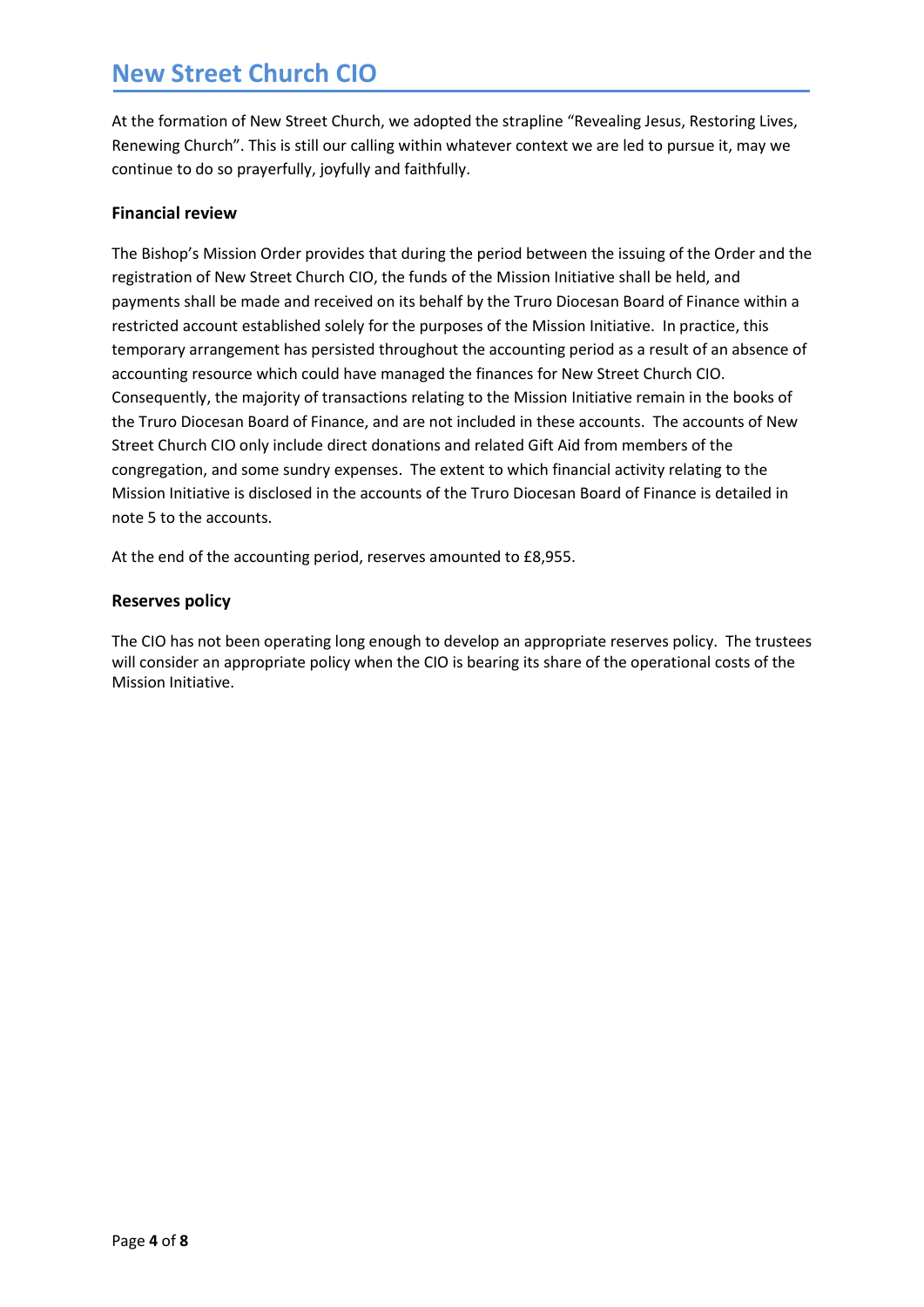### Independent examiner's report on the accounts

| Report to the trustees/<br>members of          | NEW STREET CHURCH CIO                                                                                                                                                                                                                                                                                                     |            |            |
|------------------------------------------------|---------------------------------------------------------------------------------------------------------------------------------------------------------------------------------------------------------------------------------------------------------------------------------------------------------------------------|------------|------------|
| On accounts for the period<br>ended            | 31 DECEMBER 2019                                                                                                                                                                                                                                                                                                          | Charity no | 1183065    |
| Set out on pages                               | $6 - 8$                                                                                                                                                                                                                                                                                                                   |            |            |
| <b>Responsibilities and basis of</b><br>report | I report to the trustees on my examination of the accounts of the above charity<br>("the Trust") for the period ended 31 December 2019.<br>As the charity trustees of the Trust, you are responsible for the preparation of the<br>accounts in accordance with the requirements of the Charities Act 2011 ("the<br>Act"). |            |            |
|                                                | I report in respect of my examination of the Trust's accounts carried out under<br>section 145 of the 2011 Act and in carrying out my examination, I have followed<br>the applicable Directions given by the Charity Commission under section 145(5)(b)<br>of the Act.                                                    |            |            |
| Independent examiner's<br>statement            | I have completed my examination. I confirm that no material matters have come<br>to my attention in connection with the examination which gives me cause to<br>believe that in, any material respect:                                                                                                                     |            |            |
|                                                | accounting records were not kept in accordance with section 130 of the Act<br>٠<br>or<br>the accounts do not accord with the accounting records                                                                                                                                                                           |            |            |
|                                                | I have no concerns and have come across no other matters in connection with the<br>examination to which attention should be drawn in order to enable a proper<br>understanding of the accounts to be reached.                                                                                                             |            |            |
| Signed:                                        | D J Edwards                                                                                                                                                                                                                                                                                                               | Date:      | 23/09/2020 |
| Name:                                          | Deborah Edwards FCA                                                                                                                                                                                                                                                                                                       |            |            |
| <b>Address:</b>                                | 1a Berkeley Court, Berkeley Vale<br>Falmouth<br><b>TR11 3PB</b>                                                                                                                                                                                                                                                           |            |            |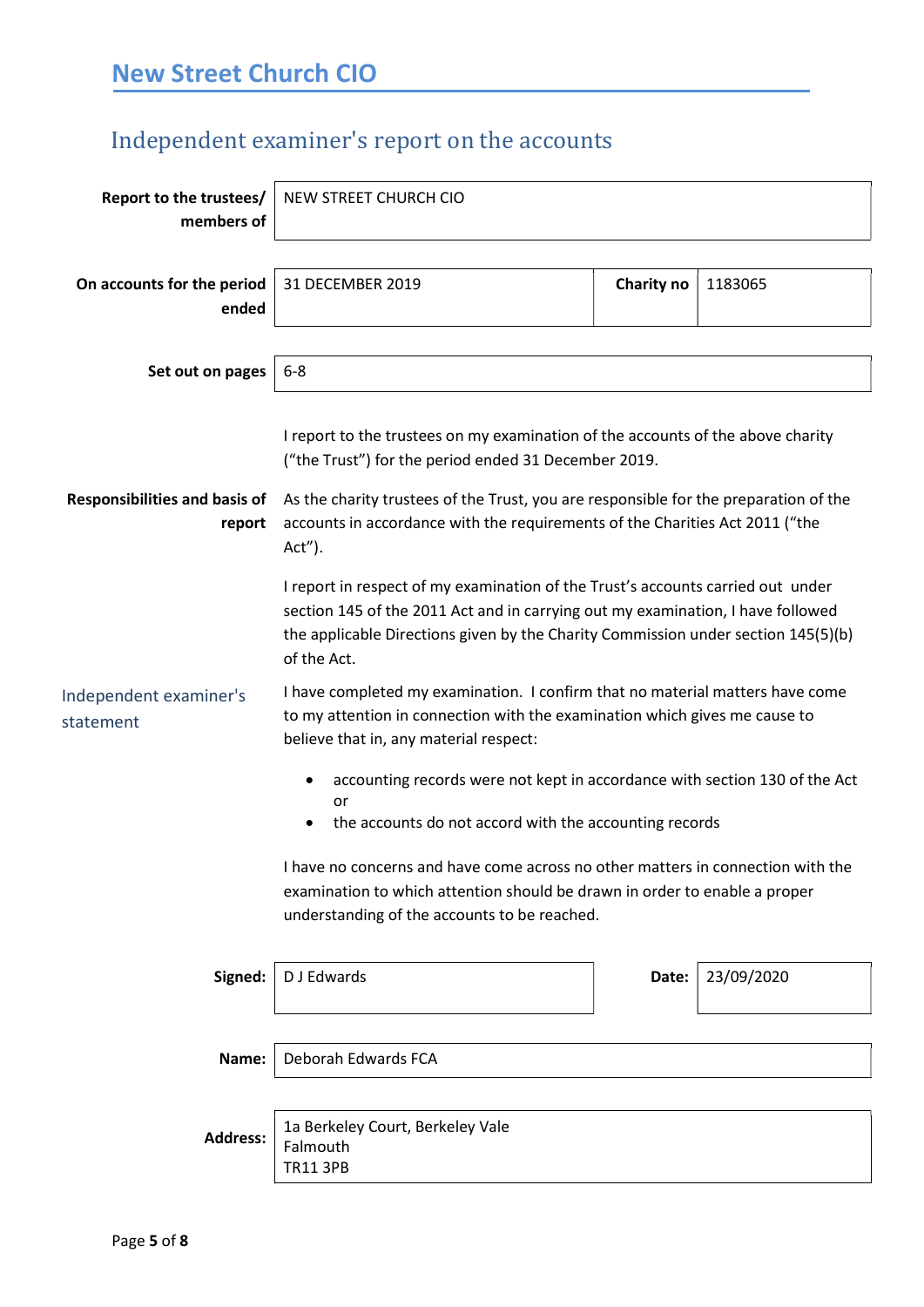### Financial statements for the period 23 April 2019 to 31 December 2019

|                      | <b>Statement of Financial Activities</b>                                            | <b>Note</b> | £                             |
|----------------------|-------------------------------------------------------------------------------------|-------------|-------------------------------|
|                      | Income from donations<br>Planned giving<br>Offerings<br>Other donations<br>Gift Aid |             | 6,434<br>1,123<br>74<br>1,739 |
|                      |                                                                                     |             | 9,370                         |
| Other income         | Miscellaneous                                                                       |             | 662                           |
|                      | Total incoming resources                                                            |             | 10,032                        |
|                      | Expenditure on raising funds<br>Giving gateway fees                                 |             | 158                           |
|                      | Administrative expenses<br>Telephone<br>Miscellaneous                               |             | 208<br>711                    |
|                      | Total resources expended                                                            |             | 1,077                         |
|                      | Net incoming resources and fund carried forward                                     |             | 8,955                         |
| <b>Balance sheet</b> |                                                                                     |             |                               |
| Current assets       |                                                                                     |             |                               |
|                      | <b>Debtors</b><br>Cash at bank and in hand                                          | 2<br>3      | 9,096<br>555                  |
|                      |                                                                                     |             | 9,651                         |
|                      | Creditors falling due within 1 year                                                 | 4           | (696)                         |
| Net assets           |                                                                                     |             | 8,955                         |
| Funds                |                                                                                     |             |                               |
|                      | Unrestricted general fund                                                           |             | 8,955                         |
| <b>Total funds</b>   |                                                                                     |             | 8,955                         |

The annual report and accounts were approved by the trustees on 10<sup>th</sup> September 2020 and signed on their behalf by S Chatten

[Revd Sophie Chatten, Chair of Trustees]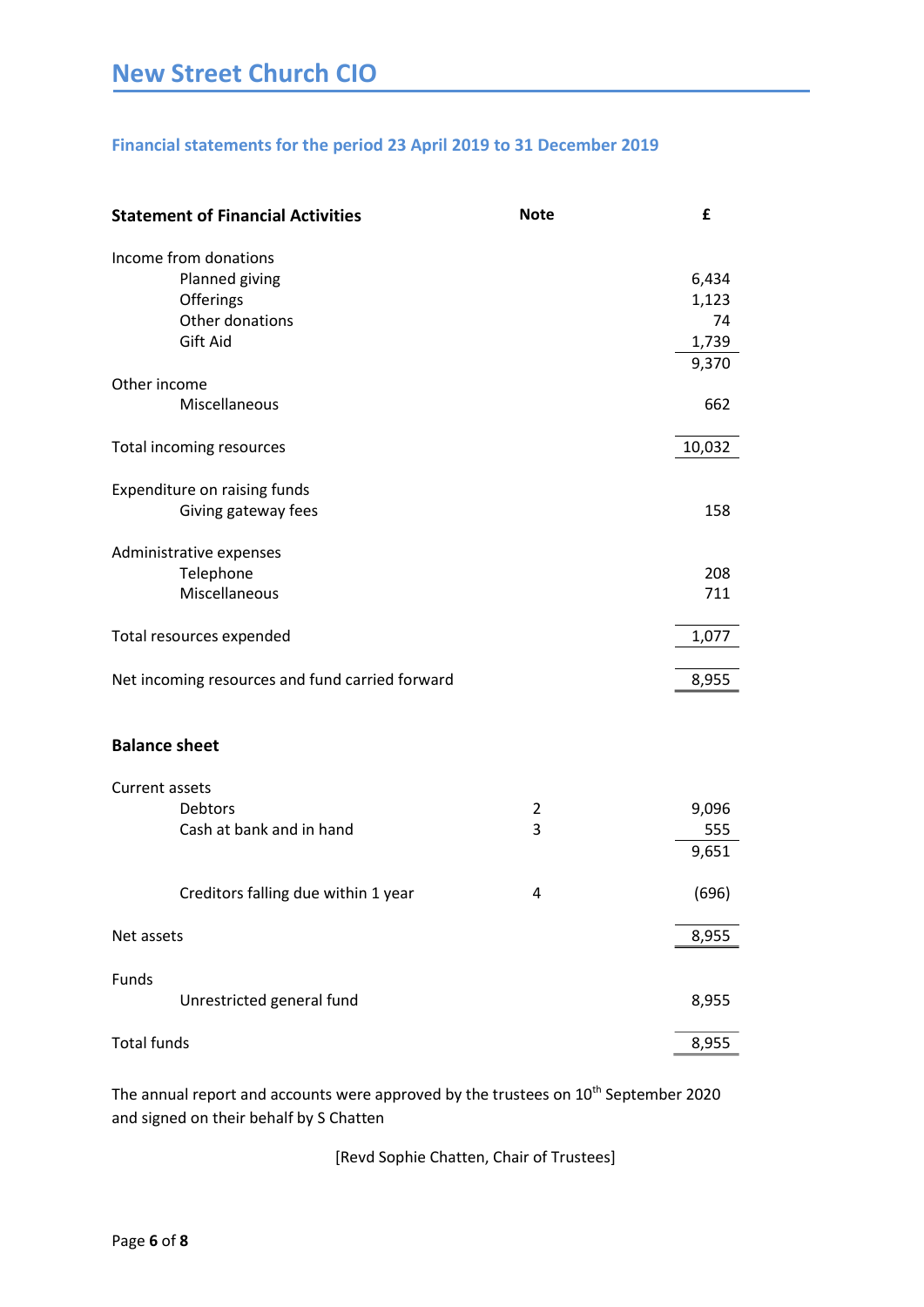### Notes to the accounts

### 1. Accounting policies

The principal accounting policies, all of which have been applied consistently throughout the accounting period, are set out below.

### 1.1. Basis of preparation

The financial statements have been prepared under the historical cost convention in accordance with the Statement of Recommended Practice "Accounting and Reporting by Charities preparing their accounts in accordance with the Financial Reporting Standard applicable in the UK and Republic of Ireland (FRS 102)" issued on 16 July 2014 and the Financial Reporting Standard applicable in the United Kingdom and Republic of Ireland (FRS 102) and the Charities Act 2011 and UK Generally Accepted Practice as it applies from 1 January 2015.

In accordance with paragraph 13.1.2 of the Bishop's Mission Order, the financial statements have been prepared to give a 'true and fair' view and have departed from the Charities (Accounts and Reports) Regulations 2008 only to the extent required to provide a 'true and fair view'. This departure has involved following "Accounting and Reporting by Charities preparing their accounts in accordance with the Financial Reporting Standard applicable in the UK and Republic of Ireland (FRS 102)" issued on 16 July 2014 rather than the "Accounting and Reporting by Charities: Statement of Recommended Practice" effective from 1 April 2005 which has since been withdrawn.

### 1.2. Fund accounting

Unrestricted funds are general funds that are available for use at the trustees' discretion in furtherance of any of the objectives of the charity.

Designated funds are unrestricted funds set aside at the discretion of the trustees for specific purposes.

Restricted funds are those donated for use in a particular area or for specific purposes, the use of which is restricted to that area or purpose and the restriction means that the funds can only be used for specific projects or activities.

### 1.3. Incoming resources

Voluntary income, including donations, gifts and legacies and grants that provide core funding or are of a general nature, are recognised where there is entitlement, certainty of receipt and the amount can be measured with sufficient reliability. Related Gift Aid is accrued to match the income.

Investment income is recognised on a receivable basis.

### 1.4. Resources expended

Expenditure is recognised when a liability is incurred.

| 2. Debtors                                                |       |
|-----------------------------------------------------------|-------|
| Planned giving and collections held by the Truro Diocesan |       |
| Board of Finance                                          | 5,287 |
| Planned giving pending remittance from GoCardless         | 2.070 |
| Gift Aid due from HMRC                                    | 1.739 |
|                                                           | 9,096 |